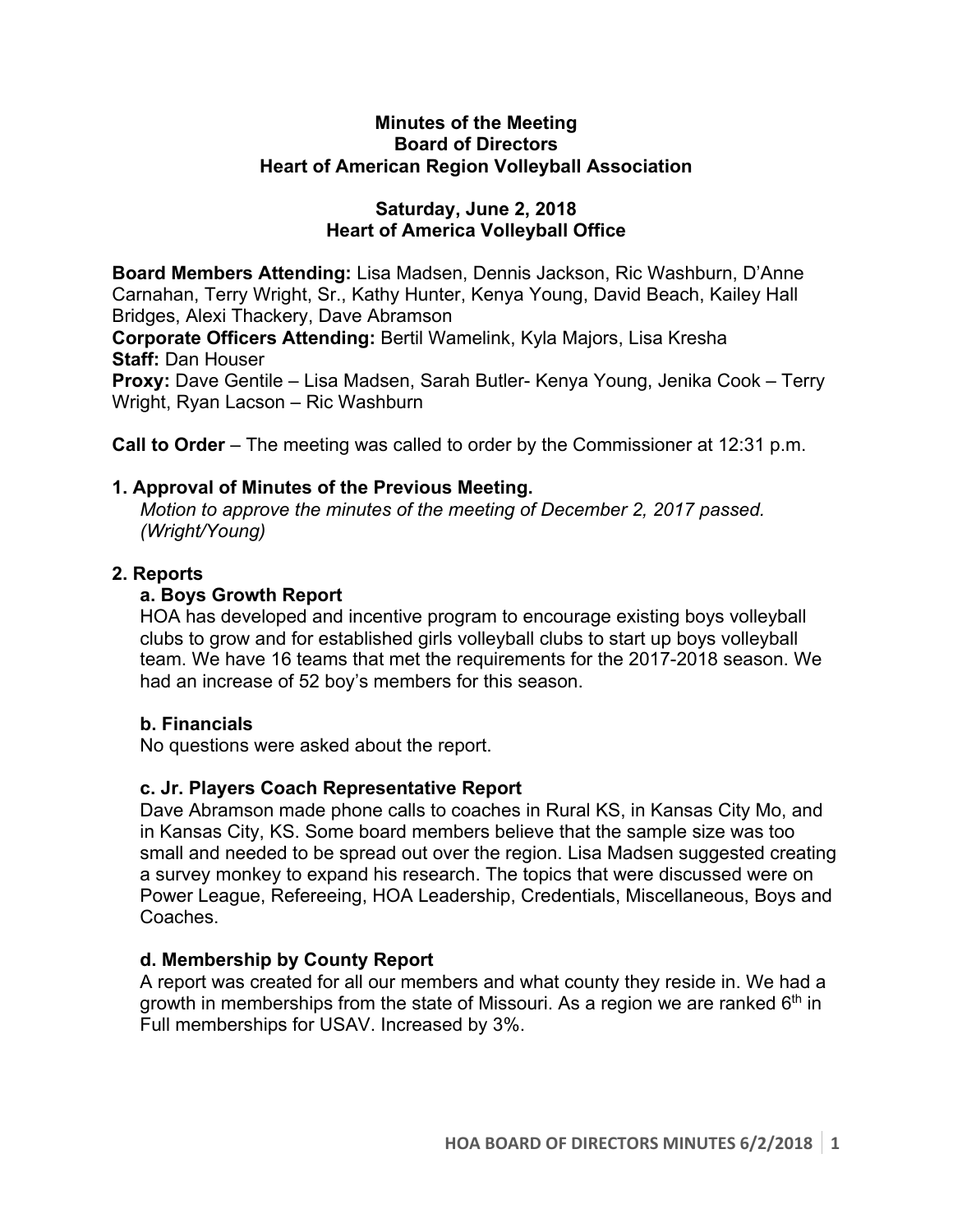### **e. Official's Report**

Ric reported that he is investigating methods to directly register members for clinics based on membership categories. For the 2018-2019 season there will be live clinics available for clubs. There are no known rule changes for the 2018-2019 season.

## **f. Quarterly Status Report**

Bertil reported that our registration numbers were up. We currently have 15,400 members, about 300 higher than last year. MLK maxed out at 300 teams this year and we had to turn some teams away. He reported that we are planning to expand the event next year by adding Kemper Arena (12 courts). ShowMe has a record year with 925 teams total. Lisa reported that Dave Gentile was elected as the RVA Junior Assembly Chair and to the USA Volleyball Board of Directors.

### **g. RVA May Meeting Report**

Lisa reported on the RVA May Meeting.

## **h. Strategic Plan Recap**

Lisa shared the revised Strategic Plan.

## **i. Other Reports**

Terry Wright provided an Adult Open results for teams that had players from our region. There were no additional reports.

*The motion to approve the reports as a group was accepted. (Bridges/Hunter) The motion passed.*

### **3. Old Business**

### **a. Boys Rule**

Bertil suggested to change the age of boys that participate in Select girl's tournaments. Boys in Girls division – boys up to 12 and under age group can play on select girls teams in their own age group without an age waiver as well as a boys teams 12 and under can play in Select and Combined girls tournaments in their own age group, without age waivers.

Boys 13 or 14 and under have to play up one age group if they play in a girls tournament, as well as a boys team in the age groups 13 and 14 can play in Select or Combined girls tournaments but have to play at least one age group up, without age waivers.

*The motion to approve Bertil's suggestion of the Boy's in girls divisions. (Bridges/Jackson) The motion passed.*

### **b. Gold Standard**

Bertil reported that there are no new updates on the Gold Standard criteria for the 2018-2019 season.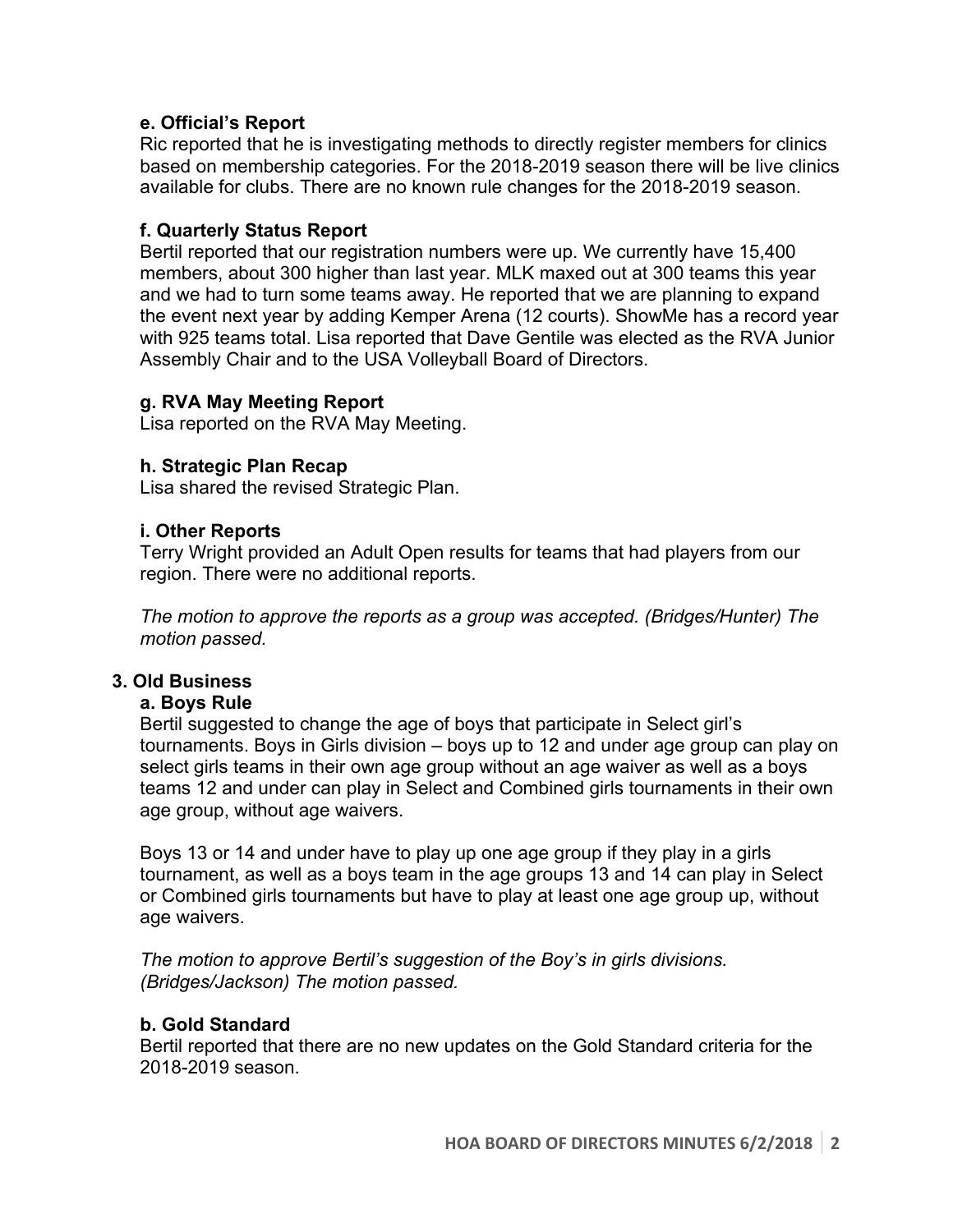### **4. New Business**

#### **a. Board Positions**

Jenika Cook was elected Indoor Adult Representative. The board approved this nomination.

*A motion to accept the new board position. (Washburn/Hunter) The motion passed.*

*Joe Viera was elected to the Junior Players Club Director position by a vote from the Club Directors in the HOA region.*

*Junior Players Parent's Representative position was up for election. The board voted and Mike Entz was elected to this position.* 

*Lisa moved to appoint Kenya Young to the At Large Position. The board approved this nomination.* 

*Lisa moved to appoint Ryan Lacson to the At Large Position. The board approved this nomination.* 

*A motion to accept the positions. (Bridges/Hunter) The motion passed.*

### **b. Bylaws**

Bylaws discussion will be moved to the September meeting.

### **c. Hall of Fame/Meritorious Service Awards**

*A motion was made to induct Bonnie Shannuth and Phil Shoemaker into the Hall of Fame (Beach/Wright) The motion passed.* 

*A motion was made to induct Gary Urkevich, Rodney Hay, and Jeff Keyes as the Meritorious Service Award (Young/Wright) The motion passed.* 

### **d. Officers of the HOA Corporation Position**

Bertil nominated Kyla Majors as the Vice President. Lisa appointed Kathy Hunter as secretary to replace Kyla.

*Motion to approve the offices of the HOA corporation positions was passed. (Wright/Bridges)* 

### **e. Proposed Budget 2017-2018**

There were no questions or further discussion.

*Motion to approve the proposed budget was passed. (Wright/Young)*